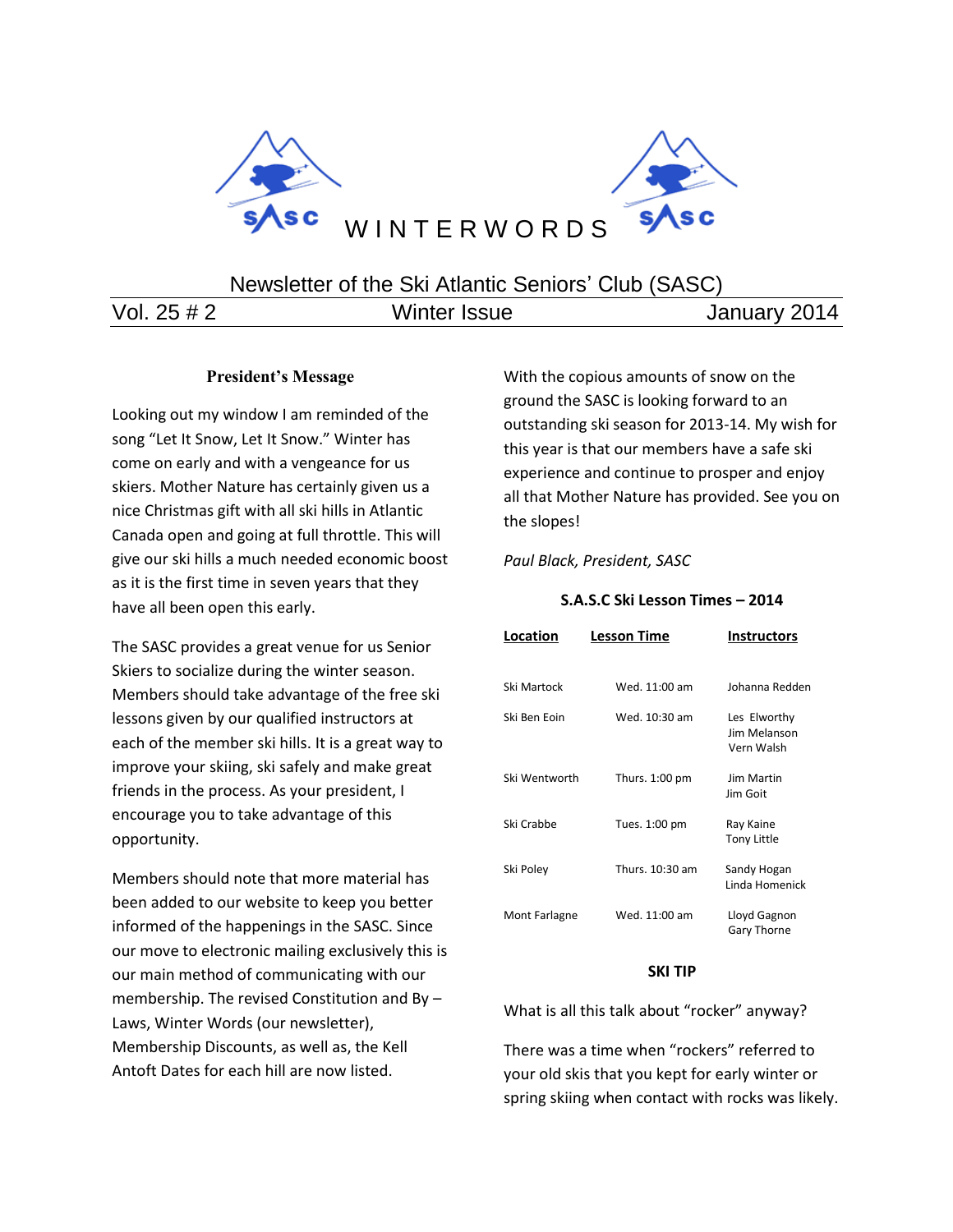Nowadays rocker refers to a newer dimension in ski design.

Most skis today have what is known as positive camber. When skis with positive camber are placed on a flat surface, the ski will be supported near the tip and near the tail but will not be touching the support surface between these two points. Rocker or negative camber refers to the shape of a ski that will contact the support surface near the centre of the ski. In other words, the ski is shaped more like the runner on a rocking chair.

Rocker began to be incorporated into ski design around the year 2002. The idea was to produce a powder ski by simulating the shape of a water ski. Rocker provides improved flotation in powder and better manoeuvrability.

Today, rocker is used, along with positive camber in various locations along the ski, to provide specific characteristics to the ski.

Want to learn more about rocker in ski design, Google "rocker for skis explained".

See you at the Hill. *Jim Martin, SASC Instructor (Wentworth)*

### **Ski Trips 2014**

Applications and information for this season's ski trips are posted on the SASC website.

The Attitash trip has 45 members participating to date. We would like to thank those members for their interest in the trip.

Loon registration continues until Feb. 2nd and we encourage all members participating in this trip to send in your information sheet once you have booked so we can keep you updated.

We enjoyed our term as Directors of ski trips. We need SASC members to step forward and volunteer to support the effort to plan and manage future ski trips. Anyone that would be interested in participating in one or more trips starting in 2015 would be welcome, and it would be very much appreciated. We will provide information and support to anyone that would like to step forward. We can be contacted at: *902-443-4918 or [betts@eastlink.ca.](mailto:betts@eastlink.ca)*

*Jim and Maureen Betts, SASC Ski Trip Directors*

#### **Ski Wentworth**

Ski Wentworth had their open house for ski swap, new gear and craft sale on the 23<sup>rd</sup> of November with snow flurries in the air. Judging by the number of people there, and the amount of gear they were carrying, I would say it was very successful.

SASC had a booth there and several members stopped by for conversation, and a good number of people stopped looking for information on the benefits of joining the club. Most of those left with application forms that I had printed off and made available.

This season Kell Antoft Day at Ski Wentworth will be on the  $30<sup>th</sup>$  of January 2014. We are hoping it will be a bit warmer than the –18 degrees C it was last year, although a good time was still had by all. Once the details concerning the meal and pricing are finalized, a memo will be sent out to the membership.

The tentative opening day for the skiing season is the  $14<sup>th</sup>$  of December 2013. They have been busy making snow, and along with getting some snow, things are looking pretty good for opening on time. Also with the temperature forecast in the minus region, and 20 cm of snow